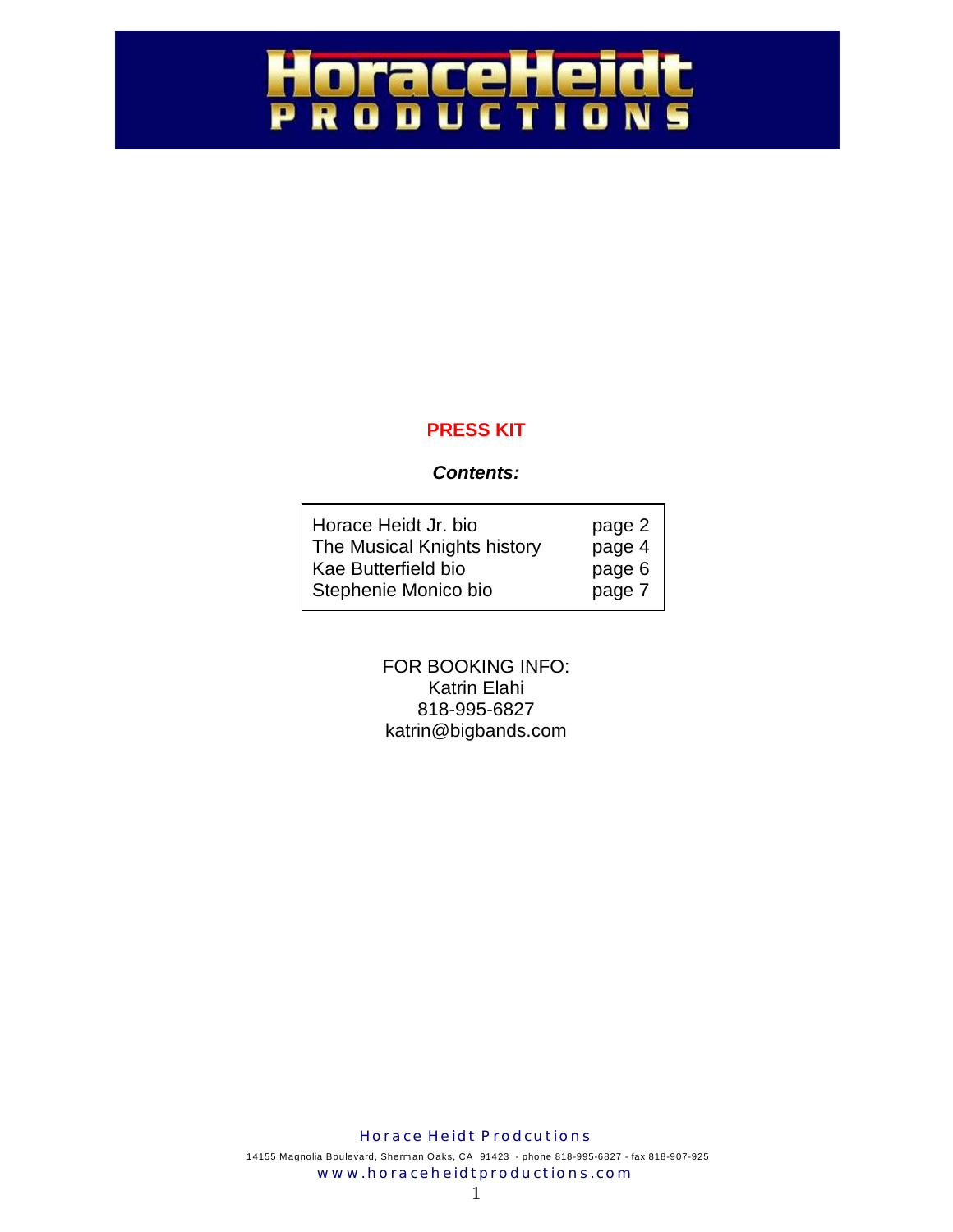# ace

#### **HORACE HEIDT, JR.**

Horace Heidt, Jr. is successfully living up to the impressive family tradition he inherited. His own accomplishments in the musical arts and performing fields are outstanding.

Following in his famed father's musical footsteps, Horace Heidt, Jr. began his performing career at age three singing and dancing on his father's television show and found it not only to his liking, but with the realization that it was the only career he wished to follow. His father, however, insisted he have a good education, and he was sent for several years to boarding schools, such as the exclusive Black-Foxe Military Institute in Los Angeles. "I believe I was an effective student," states Horace, "and I enjoyed participating in athletic activities as well as in the school's musical programs."

During this period he organized "The Satellites," his own rock band who played for private parties. Later while attending Paul Revere Junior High and Santa Monica High Schools he became seriously interested in music and in promoting his own band. "The Stage Band" at Santa Monica High won "The Battle of the Bands" at the Hollywood Bowl, and his group of musicians, which was renamed "The Tradewinds" performed successfully for two years at the Deauville Club on the Santa Monica Pier.



Furthering his education, he attended Culver Military School in Indiana where all of the Heidt men for several generations had graduated. Attendance at Stanford, where he majored in political science and minored in drama and music, led to his graduation and stint in the Army Reserves. In 1977, Horace graduated from Southwestern University School of Law where he earned his Juris Doctorate.

W hen he was discharged from the Army Reserves, he joined a musical group and played with them at Chicago's Drake Hotel for three years. A highlight was their booking at the posh Westside Room of the Century Plaza Hotel in Los Angeles, where the orchestra performed for appreciative audiences which included a number of celebrities. By this time Heidt was becoming a seasoned professional and was completely at home on the bandstand, while at the same time beginning to make a name for himself in the show business world in his own right.

An accomplished vocalist and instrumentalist as well as conductor, Horace is quite comfortable on stage, and audiences respond to his charm, easy manner and obvious talent. He has produced his own successful musical show touring the top showrooms across the country. Following a sold-out tour for Columbia Artists, the band, featuring such musical legends as Helen Forrest, Johnny Desmond and the Modernaires, was invited by President Reagan to perform at the Inaugural Ball in W ashington, D. C. In 1996, his Band was selected to play for the Republican National Convention in San Diego and received resounding accolades across the country!

Horace also completed a second Columbia Artists Tour with John Gary, Arthur Duncan, Martha Tilton and Henry Cuesta. Critics called this the best Big Band Tour of the last ten years. Horace Heidt, Jr. was Musical Director for the Los Angeles Raiders. He and his Musical Knights were their official band for thirteen seasons.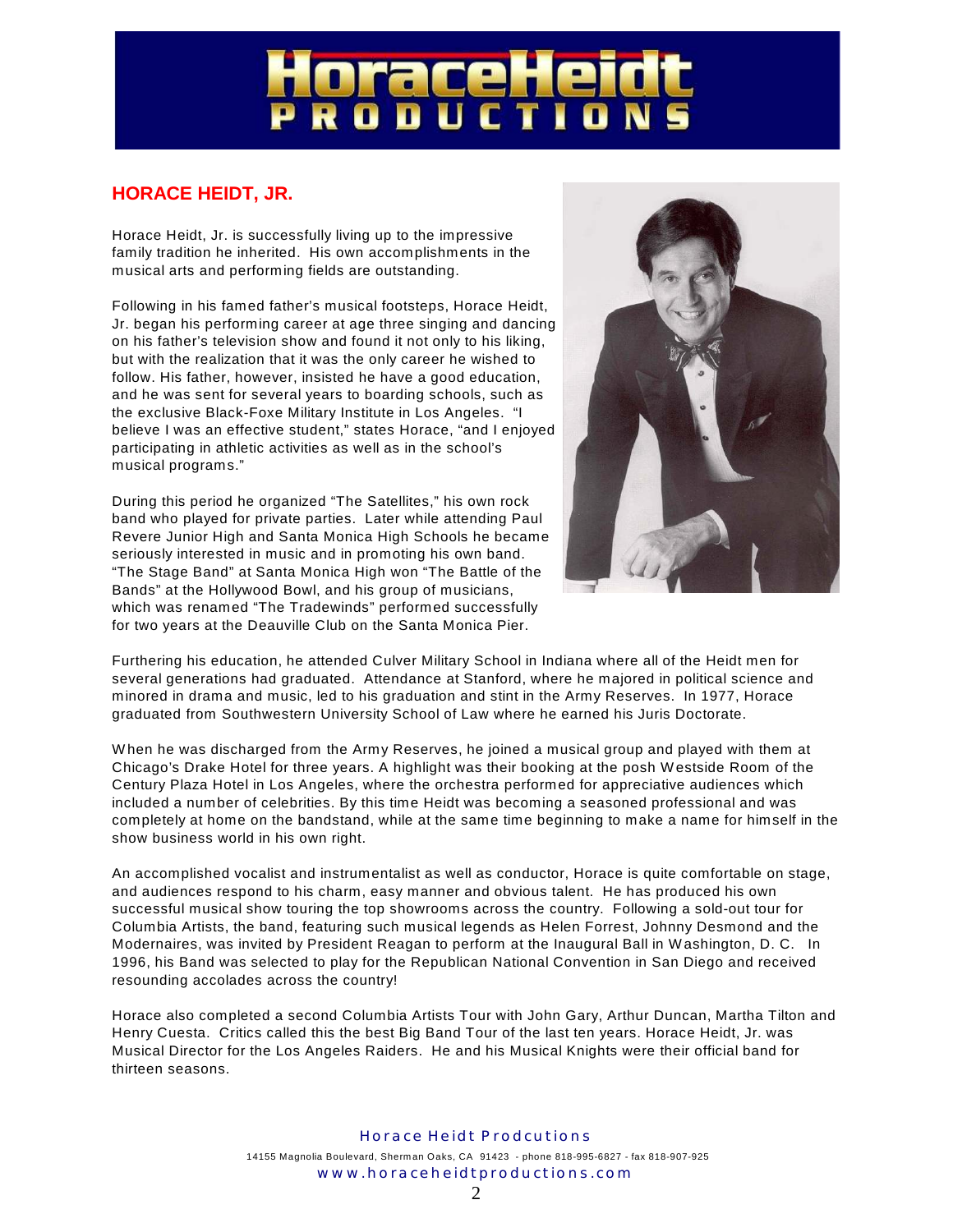#### e  $\overline{\phantom{a}}$ U n. CT

Horace's group is in constant demand to head the entertainment programs for large social events such as the Vintage Club in Palm Desert and many charity functions including the "City of Hope" and "C.A.R.E." They appear at Disneyland and Disney W orld on a regular basis and also have played at numerous concert halls, e. g. the Avalon Ballroom, the Ambassador Auditorium and the Cerritos Center for the performing Arts.

In the Spring of 1999, the Horace Heidt and his Musical Knights Big Band headlined the Crystal Cruises' "Crystal Harmony" two-week cruise from Acapulco through the Panama Canal to New Orleans on the last cruise to pass through the Panama Canal before the Canal authority was transferred to the nation of Panama. Early in the new millennium, the Horace Heidt Productions produced a major show for the Burbank Chamber of Commerce at N.B.C. Studios, Burbank, featuring the Horace Heidt Big Band and Bobby Caldwell, Henry Cuesta, Arthur Duncan and the Horace Heidt Swing Dancers with wave after wave of standing ovations. The audience did not want to stop dancing following the show. The show got rave reviews and has been the talk of the entertainment scene ever since.

In March of 2005 the Musical Knights completed a Forever Fifties tour with John Davidson, Peter Marshall, Gogi Grant, Gary Mule Deer, Marilyn King, the 4 Freshman, the Platters and the Inkspots. In 2006 the band will tour with Shirley Jones, Nanette Fabray, Anna Marie Alberghetti, Bill Hayes + W illie Tyler Flester, Don Knotts, Jo Anne W orley.

Horace's recorded album, "New Heidts" features a variety of standard and contemporary tunes with original ear-tingling arrangements. "The Big Band sound never has gone out of style," Heidt maintains. "It's a classical music expression that just gets better!"

On June 1, 2002, Heidt aired a new radio show, "Horace Heidt, Jr.'s America Swings," on KSUR 1260 AM, on Saturday mornings from 8:30 – 9:00 a.m., which aired on Sunday evenings from 8:00 p.m. - 8:30 p.m. Some of the guests to date are: Pat Boone, Tony Danza, Herb Jeffries, Louie Bellson, Tony Martin, Barbara McNair, Gil Stratton, Gary Owens, Peter Marshall, Dick Van Patten, Gloria DeHaven, Sue Raney, Peggy Lennon, Tom Dreesen, Shirley Jones, Andy W illiams and Terry Gibbs, to name a few. When K-SURF changed their format, "America Swings" syndicated nationally and airs weekly throughout the nation.

An additional part of his busy lifestyle offstage is engaged in managing the unique ten-acre, 160-unit Horace Heidt Magnolia Estate Apartments in Sherman Oaks. Built by Mr. Heidt, Sr., it has long been home to many members of the entertainment industry with its 18-hole golf course, tennis court, four swimming pools, seven waterfalls, exotic aviary, health club and a schedule of professional shows presented on a regular basis for residents. A new addition, the Haleakala Apartments is scheduled to open in the fall of 2005 with forty-five new apartment homes.

Since good citizenship is important to him, Horace Heidt, Jr. has been very involved in community affairs. Among many other activities, he ran for California State Assembly and then for the Los Angeles Charter Commission, and also in 1997, he was one of the five finalists for the most prestigious Fernando Award. Other community involvement is in the United Chambers of Commerce, Sherman Oaks Chamber of Commerce, Valley Cultural Center, San Fernando Valley Business and Professional Association and New Directions for Youth.

Horace Heidt, Jr., the only one of Horace Heidt, Sr.'s four children to enter the field of show business, is proudly and successfully carrying on the traditions of good music, good citizenship and showmanship that made his father an all-time great and, on his own, he is continually breaking new ground in quality entertainment in the new millennium!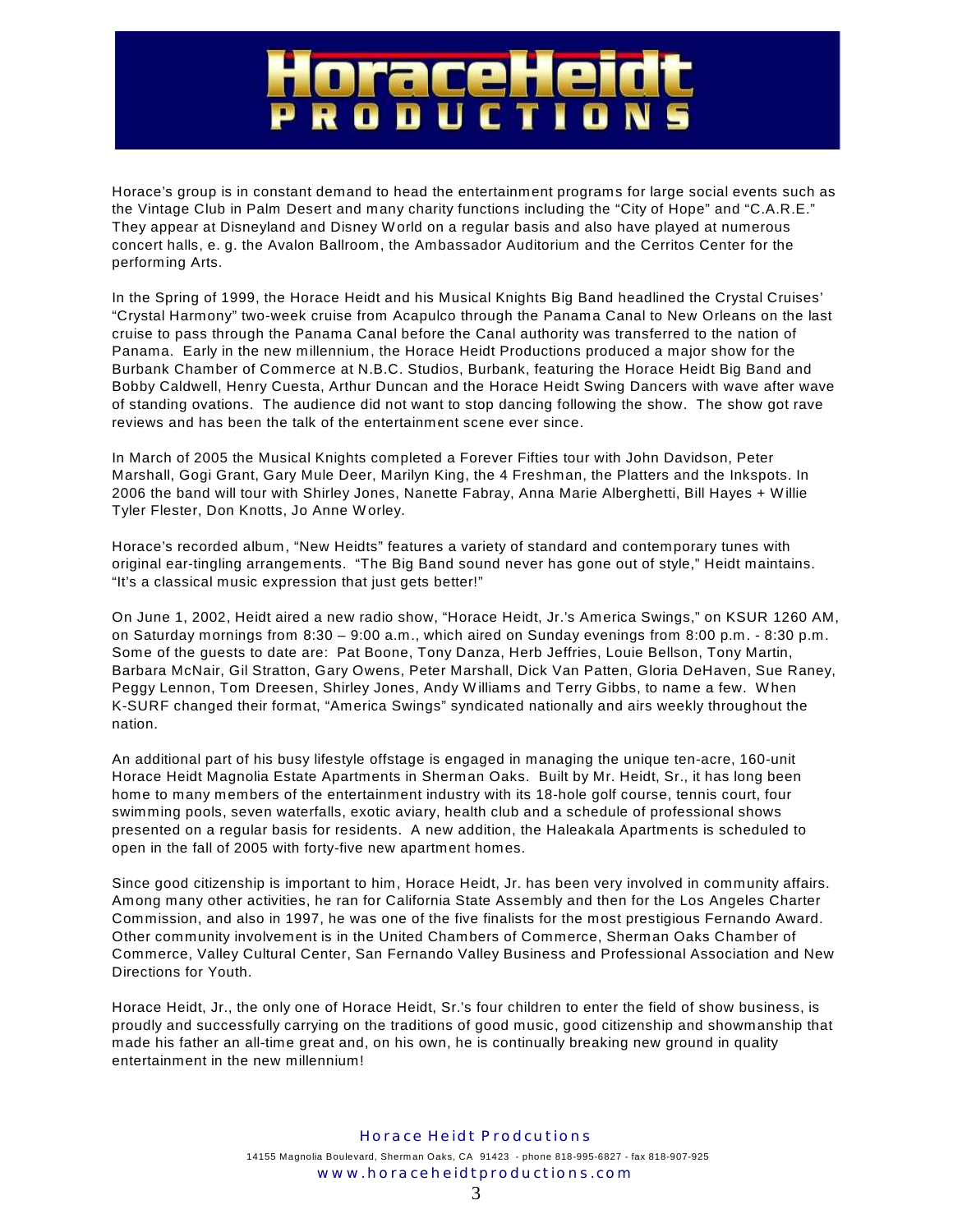## aceH

#### **THE MUSICAL KNIGHTS** *Under the direction of HORACE HEIDT, JR.*



HORACE HEIDT'S famous MUSICAL KNIGHTS, under the direction of HORACE HEIDT, JR., continue to delight audiences with the big band sound. Once one of the most popular bands in the United States, the MUSICAL KNIGHTS consisted of such all-star musicians as Jess Stacy, Irving Prestopnik, W arren Covington, Shorty Sherock, Frankie Carle, Joe Rushton, Glenn Miller, Bobby Hackett, Red Nichols, Bill Finegan, Gene Krupa, Lionel Hampton, Pete Candoli, Benny Carter, Al Hirt, Pete Fountain, Ernie Passoja, the Triple Tonguing Trumpeteers and many others.

The MUSICAL KNIGHTS were famous for long-term engagements at the Drake Hotel in Chicago and the Biltmore Hotel in New York. They were also very big stars on radio in the 1930's, 40's, and 50's, starring in such shows as "Horace Heidt for Alemite," "Answers by Dancers," "Treasure Chest," "W elcome Home," "Family Night with Horace Heidt," "The American Way," and a talent contest, famous on both radio and television entitled, "The Original Youth Opportunity Program" through which HORACE HEIDT, SR. discovered such great stars as Art Carney, Frankie Carle, Gordon MacRae, the King Sisters, Alvino Rey, Ken Berry, Frank DeVol, Dick Contino, Al Hirt, Fred Lowrey, Ronnie Kemper, Larry Cotton, Donna and her Don Juans, Ollie O'Toole and many others. During this period of time the band also had hit records with "Gone W ith The Wind" (1937), "Ti-Pi-Tin" (1938), "I Don't W ant To Set The World On Fire" (1941), "Deep In The Heart Of Texas" (1942) and million-seller "It's In The Book" (1952), America's first Comedy Record Hit.

The most popular radio show, however, was the "Pot of Gold" which was later made into a movie by the same name starring Jimmy Stewart and Paulette Goddard. The "Pot of Gold" was America's first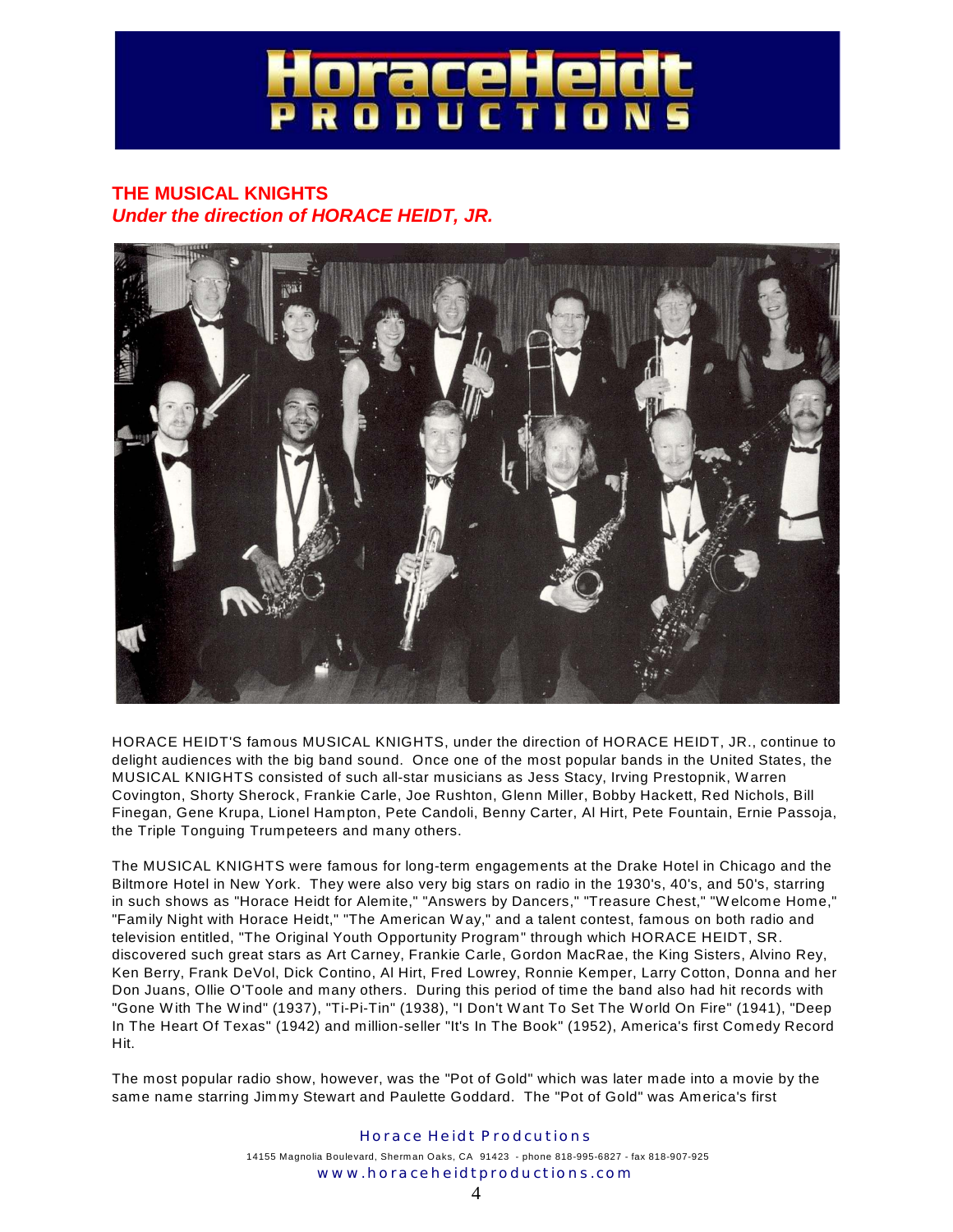### P  $\overline{\bullet}$ n

give-away money Game Show and for this Horace Heidt, Sr. was awarded a Radio Star on the "Hollywood W alk of Fame" in 1960.

During the 1950's, Horace Heidt Senior starred in two network television shows dedicated to showcasing young performers from all parts of the United States. The show on CBS sponsored by Philip Morris was called "The Original Youth Opportunity Program" and aired Nationally in 1950. The 1955 Network show aired on NBC and was called the "Horace Heidt Swift Show W agon." For these two highly successful television shows, Horace Heidt received a second Star on the "Hollywood W alk of Fame" in 1960 for his accomplishments in television. Mr. Heidt also served as Honorary Mayor of Van Nuys in 1964.

In 1955, the same year Disneyland opened, Horace fulfilled his life-long dream by building a 180-unit, 10-acre resort apartment complex complete with an 18-hole golf course, the first of its kind in the Valley. It's not hard to say that Horace Heidt was a true Valley pioneer in entertainment and the San Fernando Valley. He was the first to put a band on the stage in Vaudeville, the first to give away money on radio, the first to discover talent on television, the first to put a big band on television, and the first to build a Palm Springs Style Resort in the San Fernando Valley.

Horace Heidt, Jr., now conducting the MUSICAL KNIGHTS, began his performing career at age three. He is an accomplished vocalist and instrumentalist as well as conductor. Horace, Jr. had his own successful musical show which appeared in many of the top show rooms across the country. For thirteen years, Horace, Jr. was the conductor of the very popular Los Angeles Raiders Band.

In 1984, the band had a most successful tour for Columbia Artists featuring Helen Forrest, Johnny Desmond and the Modernaires. As a result of that national tour the band was invited by President Reagan to perform at the prestigious Inaugural Ball, W ashington, D. C.

In 1990, the band once again toured the United States breaking all attendance records. The tour featured John Gary, Martha Tilton, Arthur Duncan, Henry Cuesta and, of course, the Horace Heidt Orchestra.

In the spring of 1999, Horace Heidt and his Musical Knights big band headlined the "Crystal Harmony" two-week cruise from Acapulco through the Panama Canal to New Orleans with standing ovations every night. It was the last cruise to pass through the Panama Canal before the Canal authority was transferred from the United States government to the nation of Panama.

Critics all over the nation agree that the Musical Knights band is one of the top bands in the country. "The Big Band sound never really went out of style," Heidt maintains. "It's a classic musical expression that just gets more and more popular."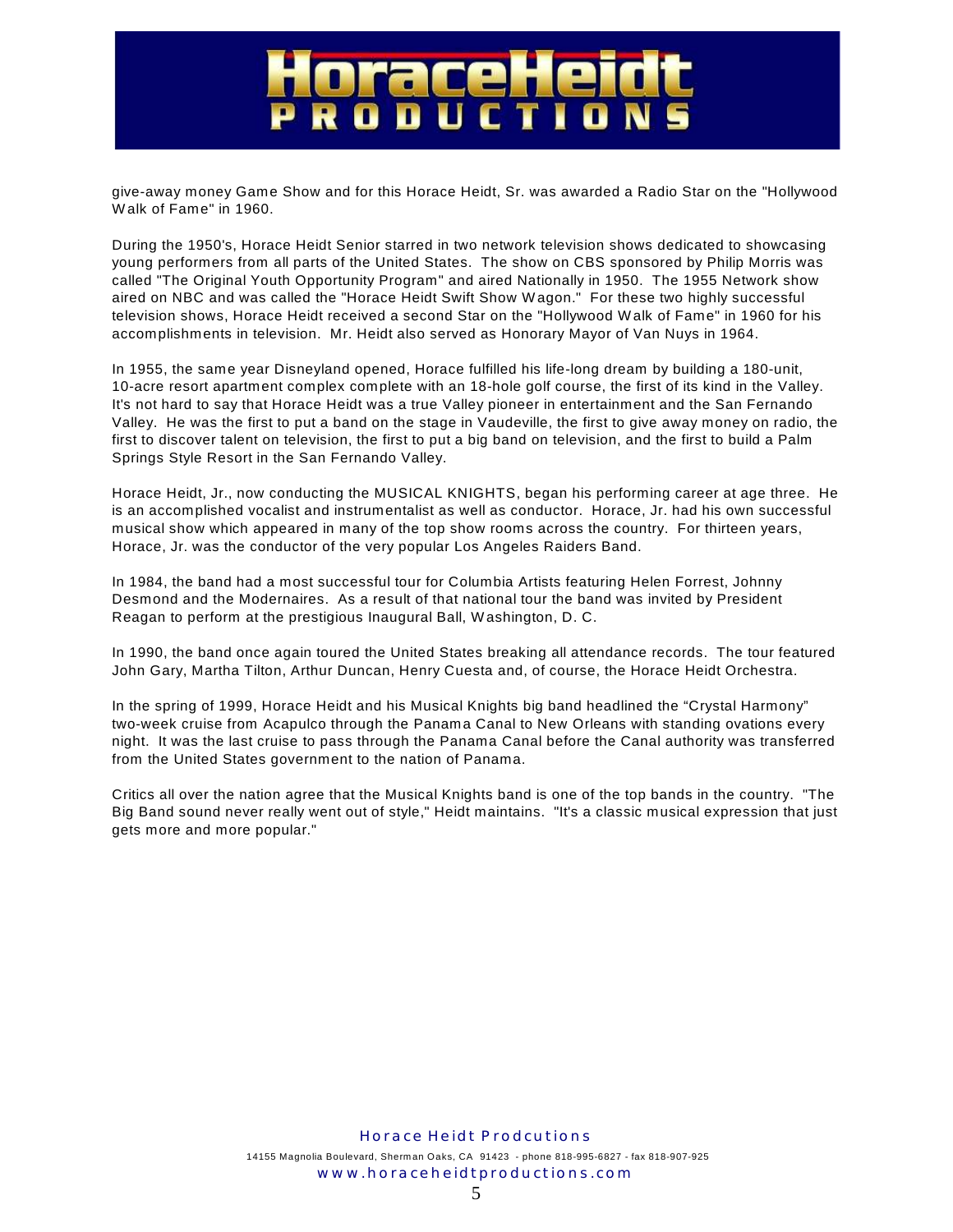# aceH<br>Duc T

#### **KAE BUTTERFIELD**

Kae Butterfield is the "Diminutive Dynamo!"

There's a distinction between being a "Star" and being a "Famous Person." Kae Butterfield is considered by all who have heard her to be a "Star" of the highest calibre!

Kae is the personification of, "Big things come in small packages." It is amazing how this pint-sized, brown-eyed girl can belt out showtunes like Ethel Merman or Judy Garland, and at the same time make everyone in the audience smile.

Born in Valentine, Nebraska, Kae has entertained throughout the world in night clubs, show rooms and theatres. She started her career in the Holiday Inn, Yuma, Arizona, where she eventually teamed up with her good friend, Jimmy Griffin.



Kae came to Los Angeles and joined the Horace Heidt

organization singing at the prestigious Escofier Room at the Beverly Hilton Hotel with Horace Heidt, Jr. She then toured the United States for three years with the Horace Heidt Orchestra, appearing from Los Angeles to Clearwater, Florida.

Kae worked in Las Vegas and Atlantic City as Production Singer with Minsky's Follies. She also headlined at the famous Drake Hotel, Chicago, during that time. She returned to Los Angeles, and she has performed at many of the Performing Arts Centers throughout the state with Horace Heidt, Jr. and notable stars such as the Ink Spots, Tony Martin, Peter Marshall, the Modernaires, Dick Contino, Barbara McNair, and Roberta Sherwood, to name a few.

Kae is highly sought after for commercials, voice-overs and TV series, such as, "In The House," a sitcom with L. L. Cool J. But what Kae loves the most is belting out a song, and she sings from the heart, which makes her loved by all of those who hear her.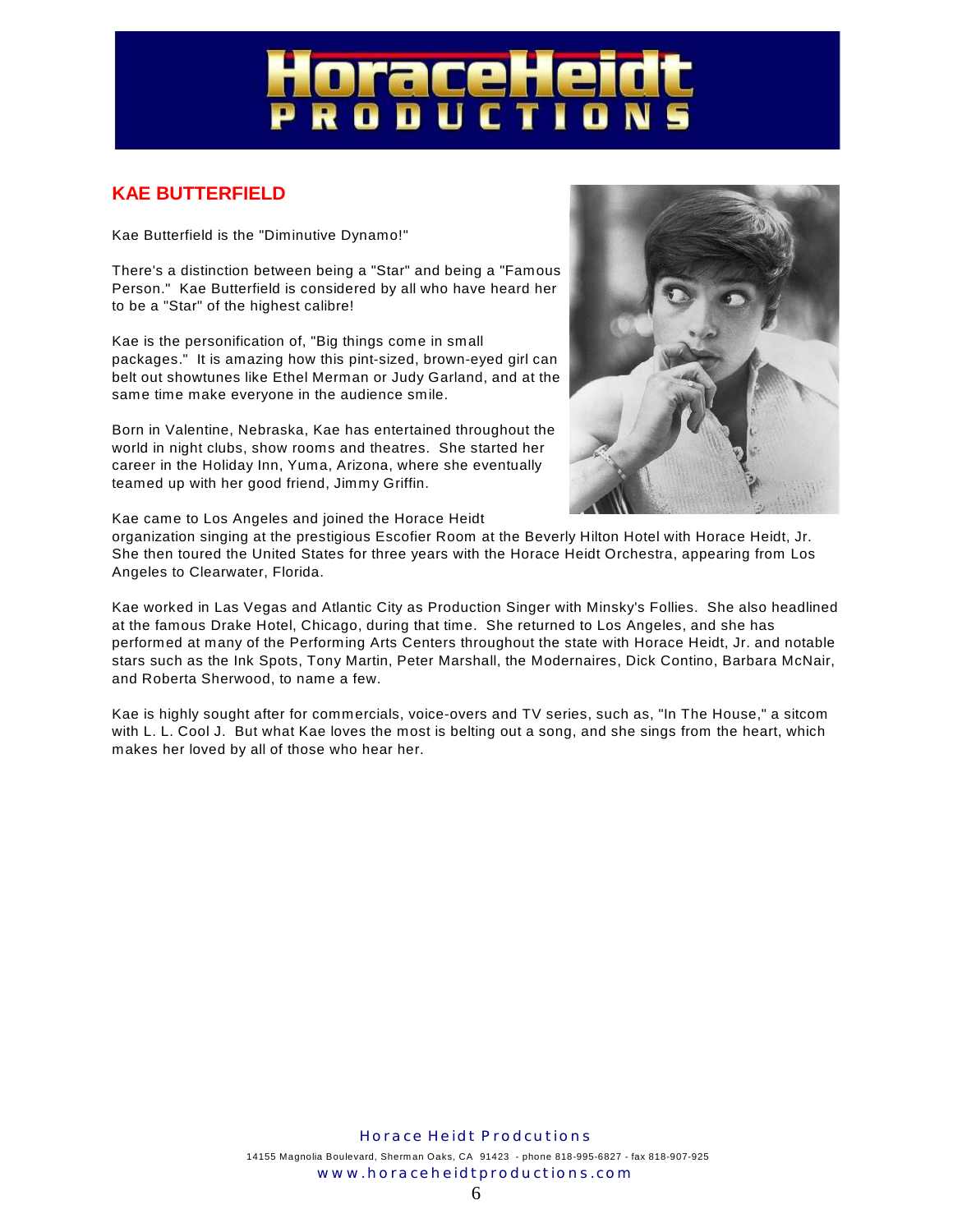# raceH<br>o o u c T

#### **STEPHENIE MONICO**

Singing with a rare, intense clarity, she seasons her music with subtle spices that slowly heat you from the inside out. Drawing the audience to her, she wraps them up, touches their hearts, and caresses them with her songs. She's hot and sultry  $$ she's Stephenie Monico.

Stephenie's style is unique and she dislikes attempts at being categorized. Truly a versatile performer, recently nominated for a Grammy as Best Female Jazz Vocalist, her talents range from big band to jazz-rock and everything in between. Often asked to state where she is musically: "I'm an entertainer, and I perform to please the public - -that's what's important. W orking with a live audience is an incredible experience, they change from night to night." You must have flexibility in your act to mold it such that the audience is inextricably moved toward you. The difference between a good show and a terrific show is the ability of the performer to sense the mood of the audience. Once you have their essence, you can add or delete to suit the mood, or to subtly change it.



One does not become a great performer overnight: it takes experience, hard work, talent and energy. Vivacity and a dash of wit enchances her bountiful and diverse talents which first were recognized at age thirteen when Stephenie won the Milwaukee Journal talent contest, "Young America On Stage." During the next four years she toured with the musical group The Brothers and Sisters, playing with talents the likes of Bob Hope, Tennessee Ernie Ford, Bobby Goldsboro, W ayne Newton, Joan Rivers and Liberace.

After watching The Brothers and Sisters perform, Doc Severinsen hired them along with The Now Generation Brass, to be part of his first nightclub act. He then added the Ace Trucking Company and this touring show broke records throughout college and concert circuits. The impact these singers and musicians had on the Seventies music cannot be minimized, for from this touring group emerged many of today' s top recording artists. In fact, this experience was so valuable it enabled Stephenie, after leaving the group, to solo at Carnegie Hall.

In 1972 Stephenie formed a musical rock group called Free Society which played major hotels throughout the United States, Puerto Rico, and the Caribbean. Her previous experience had paid off and she moved from being a 'spoke in the wheel to being the hub itself,' as the group's soloist. The music critic of The Cleveland Plain Dealer said of Stephenie's performance:

"…when soloing, her rangeful, disciplined and penetrating voice is heard at its best. If there is a star in the group, Ms Monico is it. "Perfect pitch is a rare attribute which few singers ever possess. The clarity with which she sings qualified her as one of the first performers to ever record direct to disc.

Not being one to rest on her laurels, when Free Society disbanded, Stephenie moved on as soloist with The Harry James Orchestra. Sharing the stage with the likes of Tony Bennett, Sarah Vaughn and The Mills Brothers, it was during this time Stephenie made her solo television debut on "Dinah" with guest star Kenny Rogers. W ith this, her traveling and reputation grew more extensive. She became opening act for Juliet Prowse in South Africa, as well as lead singer and dancer in Juliet's show. W orking with the high-powered Prowse for over three years throughout the world, Stephenie emerged a seasoned performer. Recently she performed at two Presidential Inaugural's.